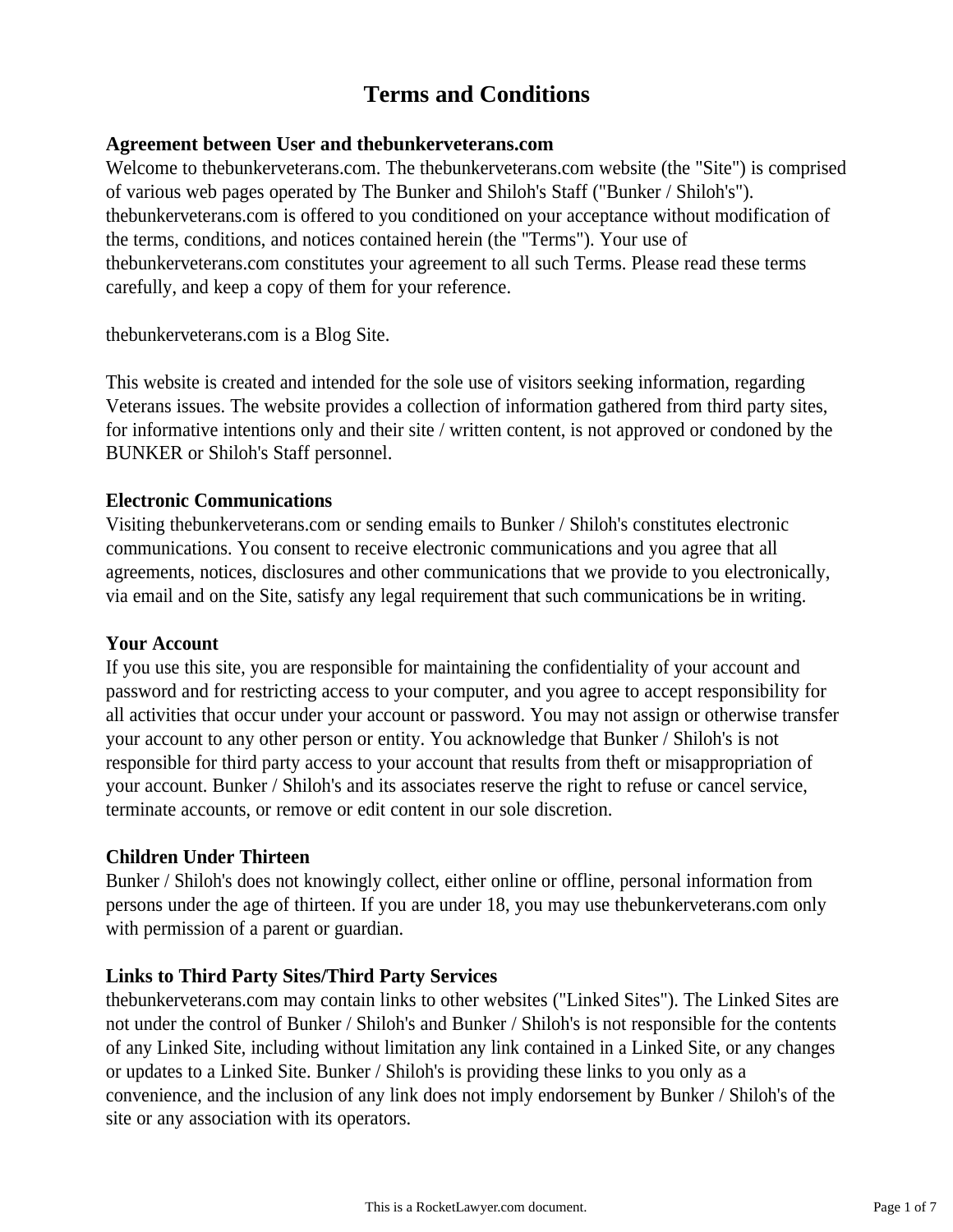Certain services made available via thebunkerveterans.com are delivered by third party sites and organizations. By using any product, service or functionality originating from the thebunkerveterans.com domain, you hereby acknowledge and consent that Bunker / Shiloh's may share such information and data with any third party with whom Bunker / Shiloh's has a contractual relationship to provide the requested product, service or functionality on behalf of thebunkerveterans.com users and customers.

# **No Unlawful or Prohibited Use/Intellectual Property**

You are granted a non-exclusive, non-transferable, revocable license to access and use thebunkerveterans.com strictly in accordance with these terms of use. As a condition of your use of the Site, you warrant to Bunker / Shiloh's that you will not use the Site for any purpose that is unlawful or prohibited by these Terms. You may not use the Site in any manner which could damage, disable, overburden, or impair the Site or interfere with any other party's use and enjoyment of the Site. You may not obtain or attempt to obtain any materials or information through any means not intentionally made available or provided for through the Site.

All content included as part of the Service, such as text, graphics, logos, images, as well as the compilation thereof, and any software used on the Site, is the property of Bunker / Shiloh's or its suppliers and protected by copyright and other laws that protect intellectual property and proprietary rights. You agree to observe and abide by all copyright and other proprietary notices, legends or other restrictions contained in any such content and will not make any changes thereto.

You will not modify, publish, transmit, reverse engineer, participate in the transfer or sale, create derivative works, or in any way exploit any of the content, in whole or in part, found on the Site. Bunker / Shiloh's content is not for resale. Your use of the Site does not entitle you to make any unauthorized use of any protected content, and in particular you will not delete or alter any proprietary rights or attribution notices in any content. You will use protected content solely for your personal use, and will make no other use of the content without the express written permission of Bunker / Shiloh's and the copyright owner. You agree that you do not acquire any ownership rights in any protected content. We do not grant you any licenses, express or implied, to the intellectual property of Bunker / Shiloh's or our licensors except as expressly authorized by these Terms.

# **Use of Communication Services**

The Site may contain bulletin board services, chat areas, news groups, forums, communities, personal web pages, calendars, and/or other message or communication facilities designed to enable you to communicate with the public at large or with a group (collectively, "Communication Services"). You agree to use the Communication Services only to post, send and receive messages and material that are proper and related to the particular Communication Service.

By way of example, and not as a limitation, you agree that when using a Communication Service, you will not: defame, abuse, harass, stalk, threaten or otherwise violate the legal rights (such as rights of privacy and publicity) of others; publish, post, upload, distribute or disseminate any inappropriate, profane, defamatory, infringing, obscene, indecent or unlawful topic, name, material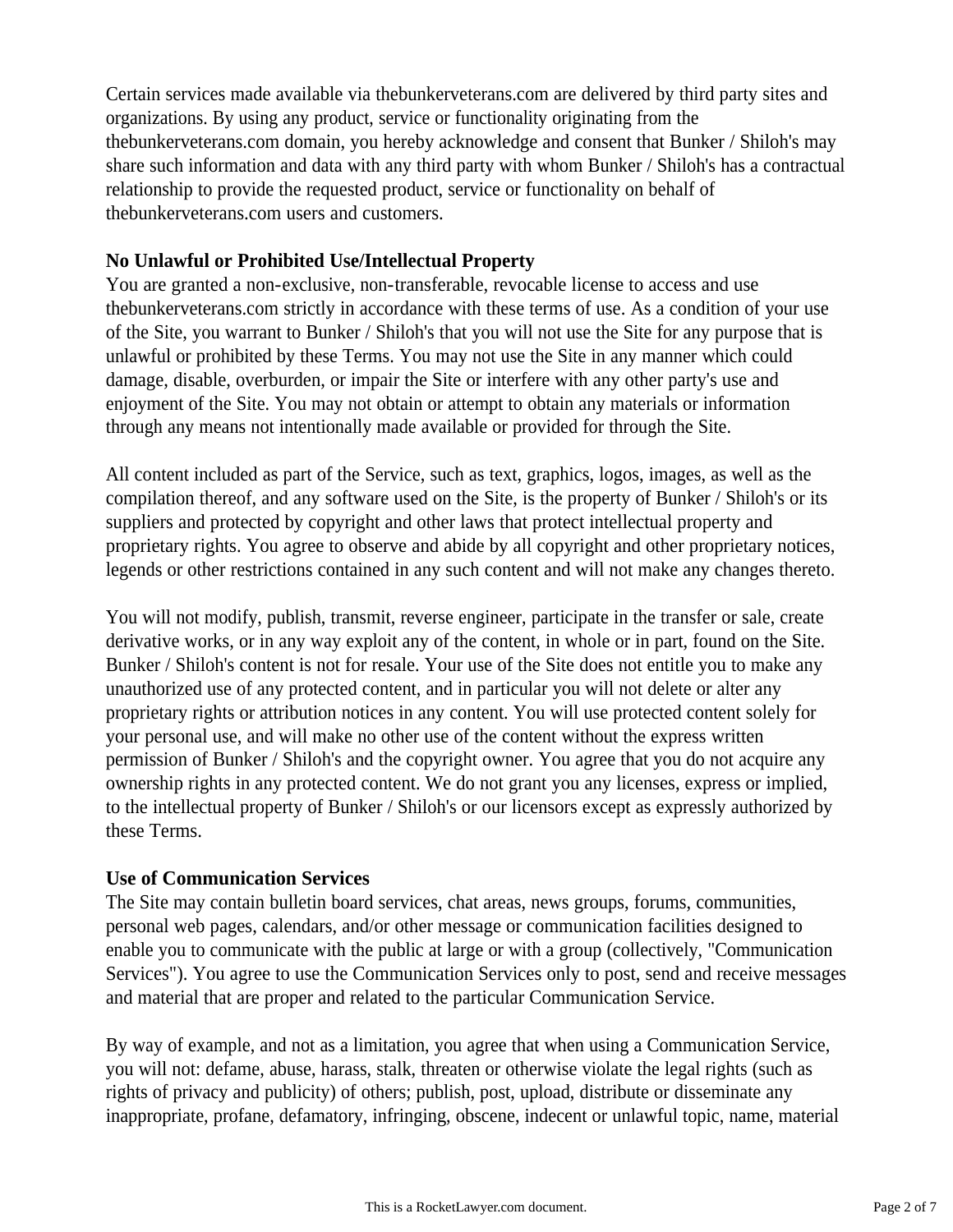or information; upload files that contain software or other material protected by intellectual property laws (or by rights of privacy of publicity) unless you own or control the rights thereto or have received all necessary consents; upload files that contain viruses, corrupted files, or any other similar software or programs that may damage the operation of another's computer; advertise or offer to sell or buy any goods or services for any business purpose, unless such Communication Service specifically allows such messages; conduct or forward surveys, contests, pyramid schemes or chain letters; download any file posted by another user of a Communication Service that you know, or reasonably should know, cannot be legally distributed in such manner; falsify or delete any author attributions, legal or other proper notices or proprietary designations or labels of the origin or source of software or other material contained in a file that is uploaded; restrict or inhibit any other user from using and enjoying the Communication Services; violate any code of conduct or other guidelines which may be applicable for any particular Communication Service; harvest or otherwise collect information about others, including e-mail addresses, without their consent; violate any applicable laws or regulations.

Bunker / Shiloh's has no obligation to monitor the Communication Services. However, Bunker / Shiloh's reserves the right to review materials posted to a Communication Service and to remove any materials in its sole discretion. Bunker / Shiloh's reserves the right to terminate your access to any or all of the Communication Services at any time without notice for any reason whatsoever.

Bunker / Shiloh's reserves the right at all times to disclose any information as necessary to satisfy any applicable law, regulation, legal process or governmental request, or to edit, refuse to post or to remove any information or materials, in whole or in part, in Bunker / Shiloh's's sole discretion.

Always use caution when giving out any personally identifying information about yourself or your children in any Communication Service. Bunker / Shiloh's does not control or endorse the content, messages or information found in any Communication Service and, therefore, Bunker / Shiloh's specifically disclaims any liability with regard to the Communication Services and any actions resulting from your participation in any Communication Service. Managers and hosts are not authorized Bunker / Shiloh's spokespersons, and their views do not necessarily reflect those of Bunker / Shiloh's.

Materials uploaded to a Communication Service may be subject to posted limitations on usage, reproduction and/or dissemination. You are responsible for adhering to such limitations if you upload the materials.

# **Materials Provided to thebunkerveterans.com or Posted on Any Bunker / Shiloh's Web Page**

Bunker / Shiloh's does not claim ownership of the materials you provide to thebunkerveterans.com (including feedback and suggestions) or post, upload, input or submit to any Bunker / Shiloh's Site or our associated services (collectively "Submissions"). However, by posting, uploading, inputting, providing or submitting your Submission you are granting Bunker / Shiloh's, our affiliated companies and necessary sublicensees permission to use your Submission in connection with the operation of their Internet businesses including, without limitation, the rights to: copy, distribute, transmit, publicly display, publicly perform, reproduce, edit, translate and reformat your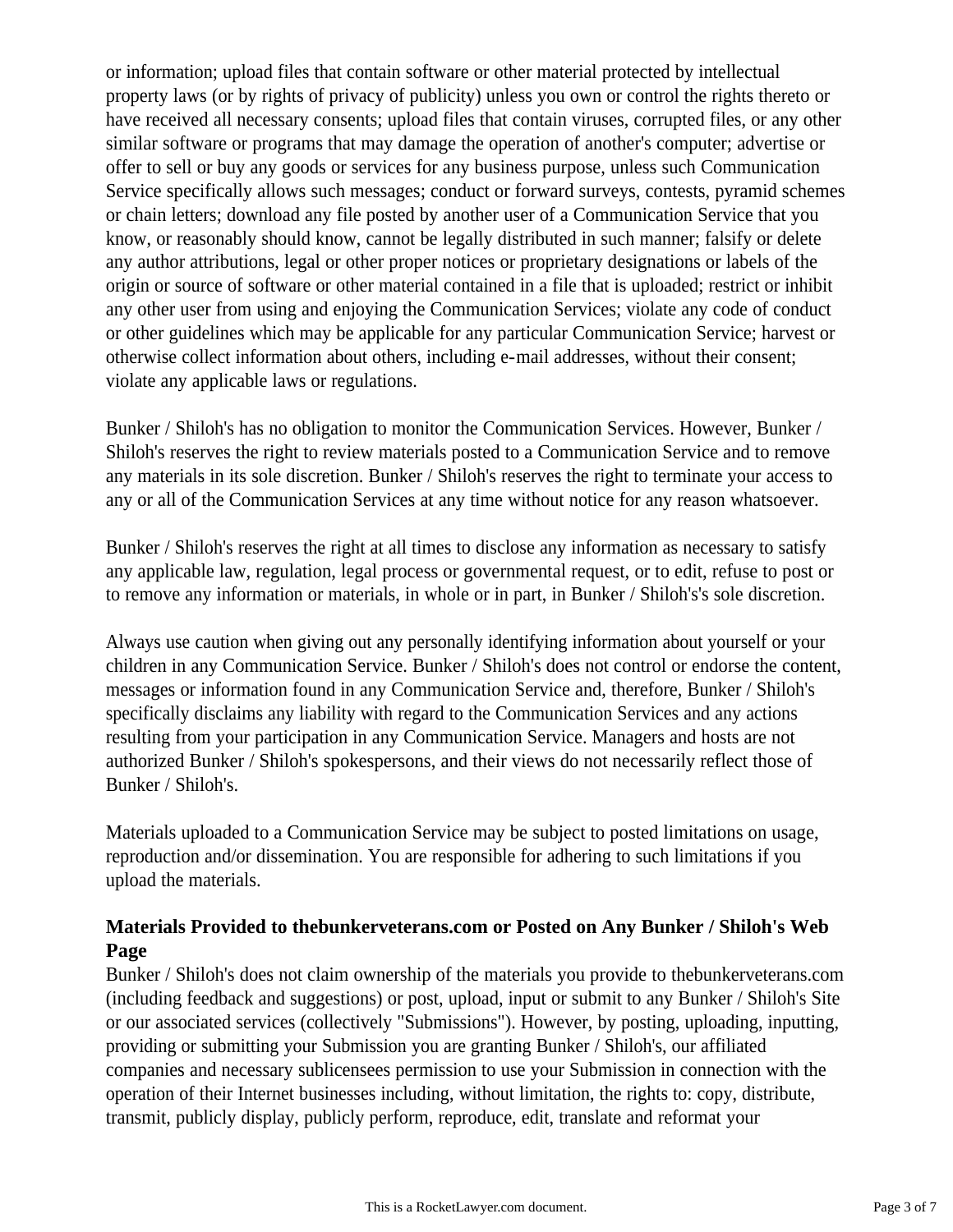Submission; and to publish your name in connection with your Submission.

No compensation will be paid with respect to the use of your Submission, as provided herein. Bunker / Shiloh's is under no obligation to post or use any Submission you may provide and may remove any Submission at any time in Bunker / Shiloh's's sole discretion.

By posting, uploading, inputting, providing or submitting your Submission you warrant and represent that you own or otherwise control all of the rights to your Submission as described in this section including, without limitation, all the rights necessary for you to provide, post, upload, input or submit the Submissions.

#### **Third Party Accounts**

You will be able to connect your Bunker / Shiloh's account to third party accounts. By connecting your Bunker / Shiloh's account to your third party account, you acknowledge and agree that you are consenting to the continuous release of information about you to others (in accordance with your privacy settings on those third party sites). If you do not want information about you to be shared in this manner, do not use this feature.

## **International Users**

The Service is controlled, operated and administered by Bunker / Shiloh's from our offices within the USA. If you access the Service from a location outside the USA, you are responsible for compliance with all local laws. You agree that you will not use the Bunker / Shiloh's Content accessed through thebunkerveterans.com in any country or in any manner prohibited by any applicable laws, restrictions or regulations.

#### **Indemnification**

You agree to indemnify, defend and hold harmless Bunker / Shiloh's, its officers, directors, employees, agents and third parties, for any losses, costs, liabilities and expenses (including reasonable attorney's fees) relating to or arising out of your use of or inability to use the Site or services, any user postings made by you, your violation of any terms of this Agreement or your violation of any rights of a third party, or your violation of any applicable laws, rules or regulations. Bunker / Shiloh's reserves the right, at its own cost, to assume the exclusive defense and control of any matter otherwise subject to indemnification by you, in which event you will fully cooperate with Bunker / Shiloh's in asserting any available defenses.

#### **Arbitration**

In the event the parties are not able to resolve any dispute between them arising out of or concerning these Terms and Conditions, or any provisions hereof, whether in contract, tort, or otherwise at law or in equity for damages or any other relief, then such dispute shall be resolved only by final and binding arbitration pursuant to the Federal Arbitration Act, conducted by a single neutral arbitrator and administered by the American Arbitration Association, or a similar arbitration service selected by the parties, in a location mutually agreed upon by the parties. The arbitrator's award shall be final, and judgment may be entered upon it in any court having jurisdiction. In the event that any legal or equitable action, proceeding or arbitration arises out of or concerns these Terms and Conditions, the prevailing party shall be entitled to recover its costs and reasonable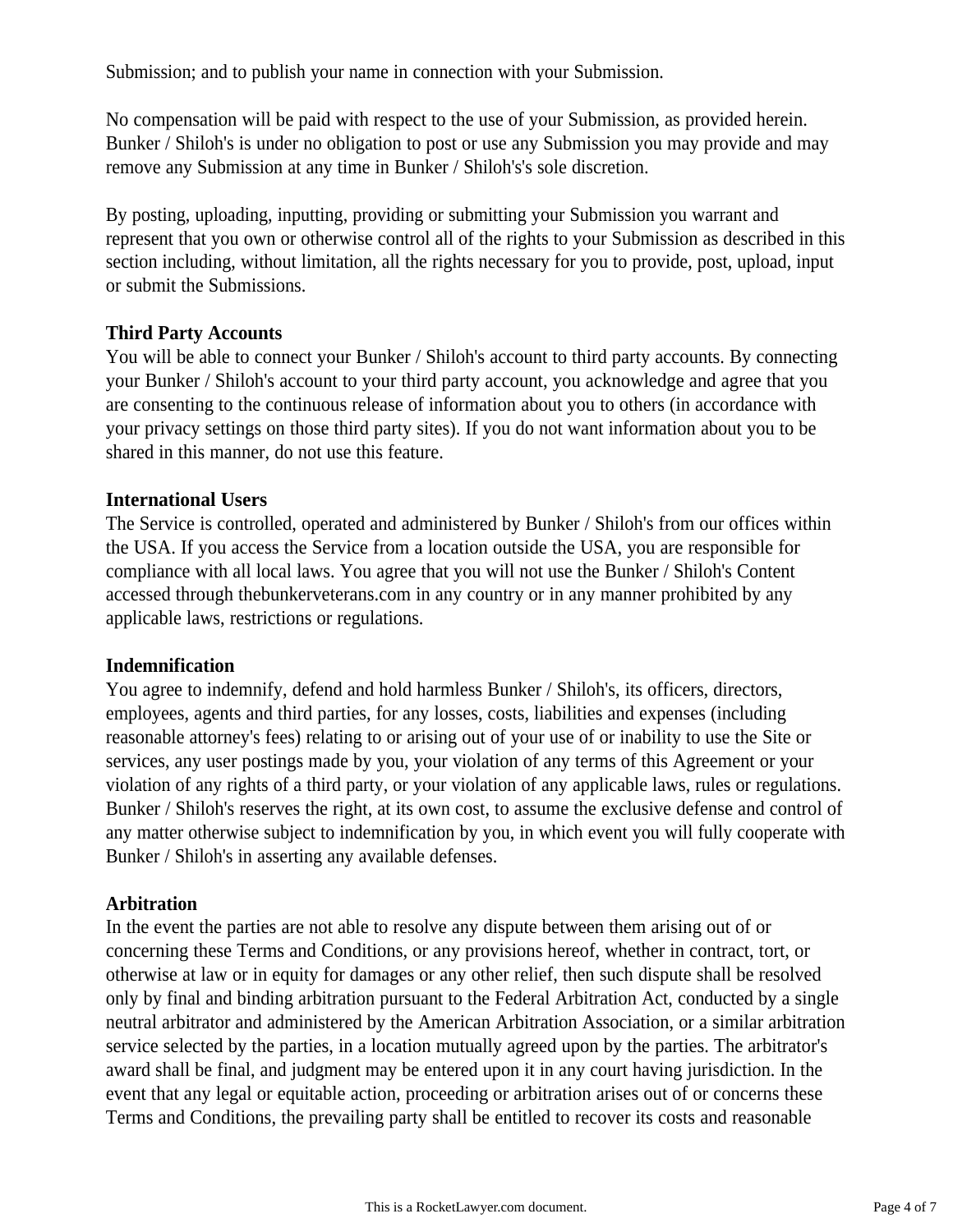attorney's fees. The parties agree to arbitrate all disputes and claims in regards to these Terms and Conditions or any disputes arising as a result of these Terms and Conditions, whether directly or indirectly, including Tort claims that are a result of these Terms and Conditions. The parties agree that the Federal Arbitration Act governs the interpretation and enforcement of this provision. The entire dispute, including the scope and enforceability of this arbitration provision shall be determined by the Arbitrator. This arbitration provision shall survive the termination of these Terms and Conditions.

#### **Class Action Waiver**

Any arbitration under these Terms and Conditions will take place on an individual basis; class arbitrations and class/representative/collective actions are not permitted. THE PARTIES AGREE THAT A PARTY MAY BRING CLAIMS AGAINST THE OTHER ONLY IN EACH'S INDIVIDUAL CAPACITY, AND NOT AS A PLAINTIFF OR CLASS MEMBER IN ANY PUTATIVE CLASS, COLLECTIVE AND/ OR REPRESENTATIVE PROCEEDING, SUCH AS IN THE FORM OF A PRIVATE ATTORNEY GENERAL ACTION AGAINST THE OTHER. Further, unless both you and Bunker / Shiloh's agree otherwise, the arbitrator may not consolidate more than one person's claims, and may not otherwise preside over any form of a representative or class proceeding.

## **Liability Disclaimer**

THE INFORMATION, SOFTWARE, PRODUCTS, AND SERVICES INCLUDED IN OR AVAILABLE THROUGH THE SITE MAY INCLUDE INACCURACIES OR TYPOGRAPHICAL ERRORS. CHANGES ARE PERIODICALLY ADDED TO THE INFORMATION HEREIN. THE BUNKER AND SHILOH'S STAFF AND/OR ITS SUPPLIERS MAY MAKE IMPROVEMENTS AND/OR CHANGES IN THE SITE AT ANY TIME.

THE BUNKER AND SHILOH'S STAFF AND/OR ITS SUPPLIERS MAKE NO REPRESENTATIONS ABOUT THE SUITABILITY, RELIABILITY, AVAILABILITY, TIMELINESS, AND ACCURACY OF THE INFORMATION, SOFTWARE, PRODUCTS, SERVICES AND RELATED GRAPHICS CONTAINED ON THE SITE FOR ANY PURPOSE. TO THE MAXIMUM EXTENT PERMITTED BY APPLICABLE LAW, ALL SUCH INFORMATION, SOFTWARE, PRODUCTS, SERVICES AND RELATED GRAPHICS ARE PROVIDED "AS IS" WITHOUT WARRANTY OR CONDITION OF ANY KIND. THE BUNKER AND SHILOH'S STAFF AND/OR ITS SUPPLIERS HEREBY DISCLAIM ALL WARRANTIES AND CONDITIONS WITH REGARD TO THIS INFORMATION, SOFTWARE, PRODUCTS, SERVICES AND RELATED GRAPHICS, INCLUDING ALL IMPLIED WARRANTIES OR CONDITIONS OF MERCHANTABILITY, FITNESS FOR A PARTICULAR PURPOSE, TITLE AND NON-INFRINGEMENT.

TO THE MAXIMUM EXTENT PERMITTED BY APPLICABLE LAW, IN NO EVENT SHALL THE BUNKER AND SHILOH'S STAFF AND/OR ITS SUPPLIERS BE LIABLE FOR ANY DIRECT, INDIRECT, PUNITIVE, INCIDENTAL, SPECIAL, CONSEQUENTIAL DAMAGES OR ANY DAMAGES WHATSOEVER INCLUDING,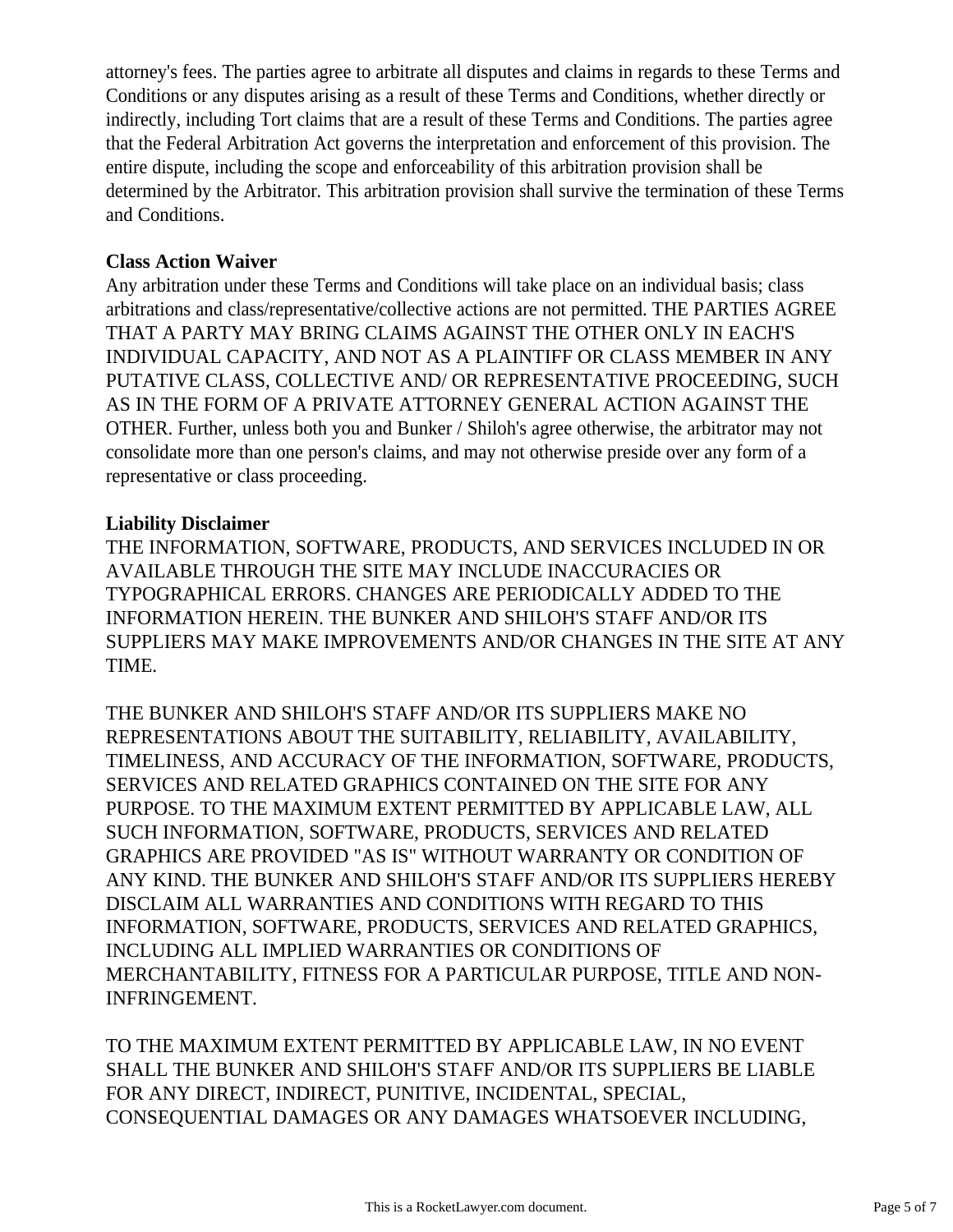WITHOUT LIMITATION, DAMAGES FOR LOSS OF USE, DATA OR PROFITS, ARISING OUT OF OR IN ANY WAY CONNECTED WITH THE USE OR PERFORMANCE OF THE SITE, WITH THE DELAY OR INABILITY TO USE THE SITE OR RELATED SERVICES, THE PROVISION OF OR FAILURE TO PROVIDE SERVICES, OR FOR ANY INFORMATION, SOFTWARE, PRODUCTS, SERVICES AND RELATED GRAPHICS OBTAINED THROUGH THE SITE, OR OTHERWISE ARISING OUT OF THE USE OF THE SITE, WHETHER BASED ON CONTRACT, TORT, NEGLIGENCE, STRICT LIABILITY OR OTHERWISE, EVEN IF THE BUNKER AND SHILOH'S STAFF OR ANY OF ITS SUPPLIERS HAS BEEN ADVISED OF THE POSSIBILITY OF DAMAGES. BECAUSE SOME STATES/JURISDICTIONS DO NOT ALLOW THE EXCLUSION OR LIMITATION OF LIABILITY FOR CONSEQUENTIAL OR INCIDENTAL DAMAGES, THE ABOVE LIMITATION MAY NOT APPLY TO YOU. IF YOU ARE DISSATISFIED WITH ANY PORTION OF THE SITE, OR WITH ANY OF THESE TERMS OF USE, YOUR SOLE AND EXCLUSIVE REMEDY IS TO DISCONTINUE USING THE SITE.

#### **Termination/Access Restriction**

Bunker / Shiloh's reserves the right, in its sole discretion, to terminate your access to the Site and the related services or any portion thereof at any time, without notice. To the maximum extent permitted by law, this agreement is governed by the laws of the State of Tennessee and you hereby consent to the exclusive jurisdiction and venue of courts in Tennessee in all disputes arising out of or relating to the use of the Site. Use of the Site is unauthorized in any jurisdiction that does not give effect to all provisions of these Terms, including, without limitation, this section.

You agree that no joint venture, partnership, employment, or agency relationship exists between you and Bunker / Shiloh's as a result of this agreement or use of the Site. Bunker / Shiloh's's performance of this agreement is subject to existing laws and legal process, and nothing contained in this agreement is in derogation of Bunker / Shiloh's's right to comply with governmental, court and law enforcement requests or requirements relating to your use of the Site or information provided to or gathered by Bunker / Shiloh's with respect to such use. If any part of this agreement is determined to be invalid or unenforceable pursuant to applicable law including, but not limited to, the warranty disclaimers and liability limitations set forth above, then the invalid or unenforceable provision will be deemed superseded by a valid, enforceable provision that most closely matches the intent of the original provision and the remainder of the agreement shall continue in effect.

Unless otherwise specified herein, this agreement constitutes the entire agreement between the user and Bunker / Shiloh's with respect to the Site and it supersedes all prior or contemporaneous communications and proposals, whether electronic, oral or written, between the user and Bunker / Shiloh's with respect to the Site. A printed version of this agreement and of any notice given in electronic form shall be admissible in judicial or administrative proceedings based upon or relating to this agreement to the same extent and subject to the same conditions as other business documents and records originally generated and maintained in printed form. It is the express wish to the parties that this agreement and all related documents be written in English.

# **Changes to Terms**